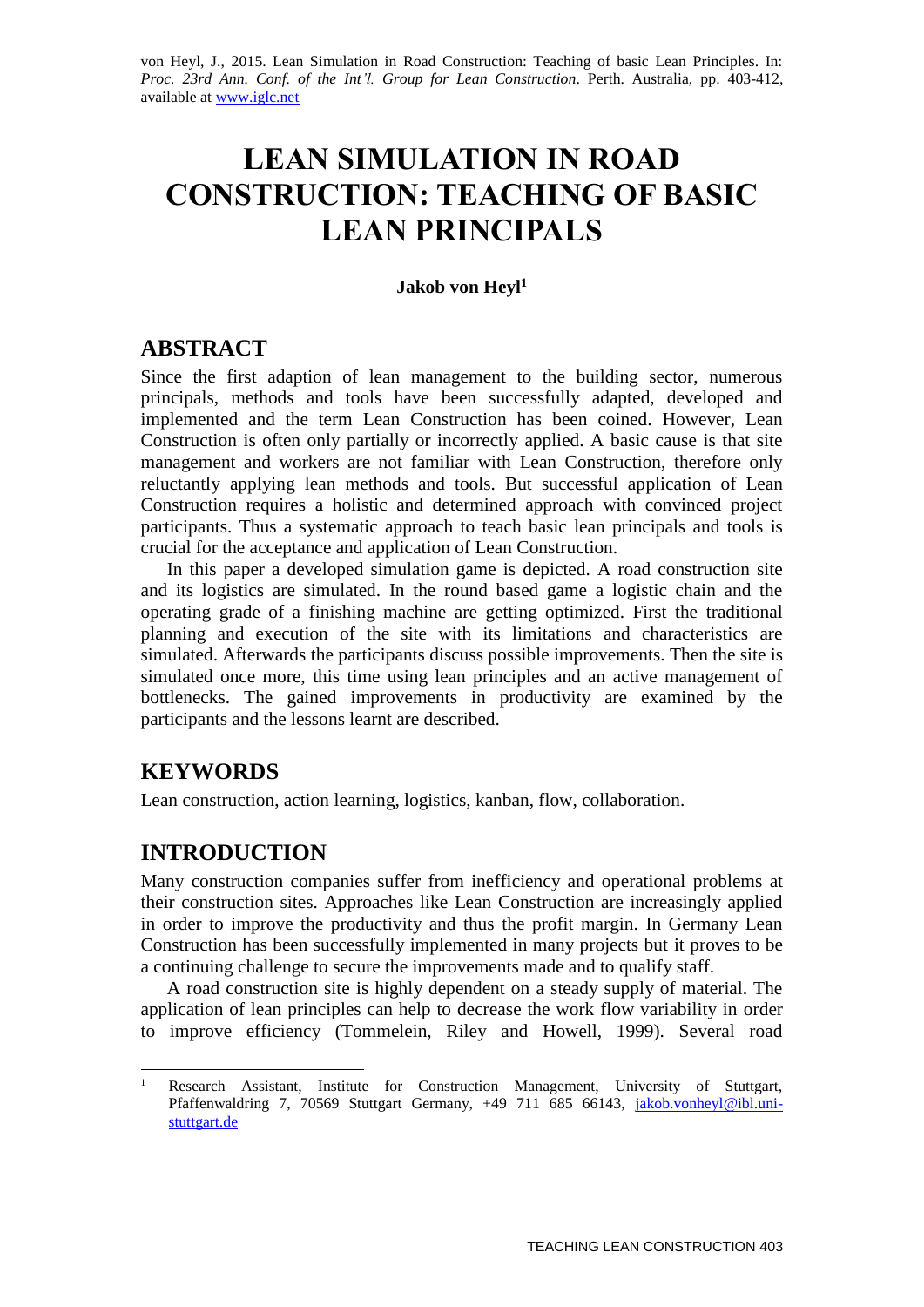construction projects in Germany have been improved successfully using lean principles (e.g. L611 Bauschlott, B466 Neresheim or A8 Hohberg – Enztal (Mayer, 2009)). In order to apply lean principles the use of simulations can be beneficial to optimize planning and production processes. Particularly the logistics can be examined well with simulations in order to improve reliability and efficiency of manufacturing processes (Berner et al., 2013).

An important aim of road construction companies applying lean construction is the dissemination and the transfer of lean principles and lessons learnt to their work staff (Mayer, 2009). Simulation games are seen as an important supplemental tool for teaching leans principles and methods (Choomlucksana, 2013). This paper describes a simulation game developed on the basis of the lessons learnt from several optimization projects dealing with supply chains at road construction sites. Sticking points are central planning and management as well as implementing a continuous flow through cycle times and kanban cards.

# **LEAN MANAGEMENT IN ROAD CONSTRUCTION**

#### **OPERATIONAL CHALLENGES**

Construction sites still offer a significant potential for improvements. A very promising working point for the improvement of many road construction sites or earthworks is the logistics (Gehbauer, Koskela and Kirchbach, 2014).

At road construction sites the supply chain between the mixing plant and the finisher is often unreliable and inefficient. Traffic, insufficient planning, inexperienced drivers and untuned processes disturb the continuous flow and lead to pack forming of the trucks. An integral logistics planning often doesn't take place. Furthermore it is quite common that the tasks within the logistics management are indefinite. At many road construction sites possible bottlenecks are not consequently identified and eliminated in advance, so rescheduling is required during construction. At the same time insufficient planning of the internal and external resources takes place. As a consequence construction managers have to deal with unreliable schedules, insufficient supply and troubleshooting. That all causes mistakes and a waste of resources (muda). The trucks, the mixing plant and the finisher are often not used up to their potential. An analysis showed that the trucks were standing idle in average 50% of their cycle time (Kaiser and Zikas, 2009).

#### **OPTIMIZATION APPROACHES**

The following optimization measures were carried out at several road construction sites. The finisher was identified as the most important factor in the production process. Therefore all processes were aligned to the finisher in order to enable an uninterrupted production. At first the production capacity of the finisher was identified, after that the required resources (type and quantity) were determined. The steady supply of the construction site is crucial for an uninterrupted construction activity. A formula was developed to determine the required amount of trucks at a road construction site.

| P x T x S<br>Amount<br>of trucks<br>C | Performance finisher $=$ P [t/sec]<br>Circulation time<br>Capacity of truck<br>Safety factor | $= T$ [sec]<br>$= C$ [t/truck]<br>$=$ S I-I |
|---------------------------------------|----------------------------------------------------------------------------------------------|---------------------------------------------|
|---------------------------------------|----------------------------------------------------------------------------------------------|---------------------------------------------|

*Figure 1: Formula to determine required amount of trucks*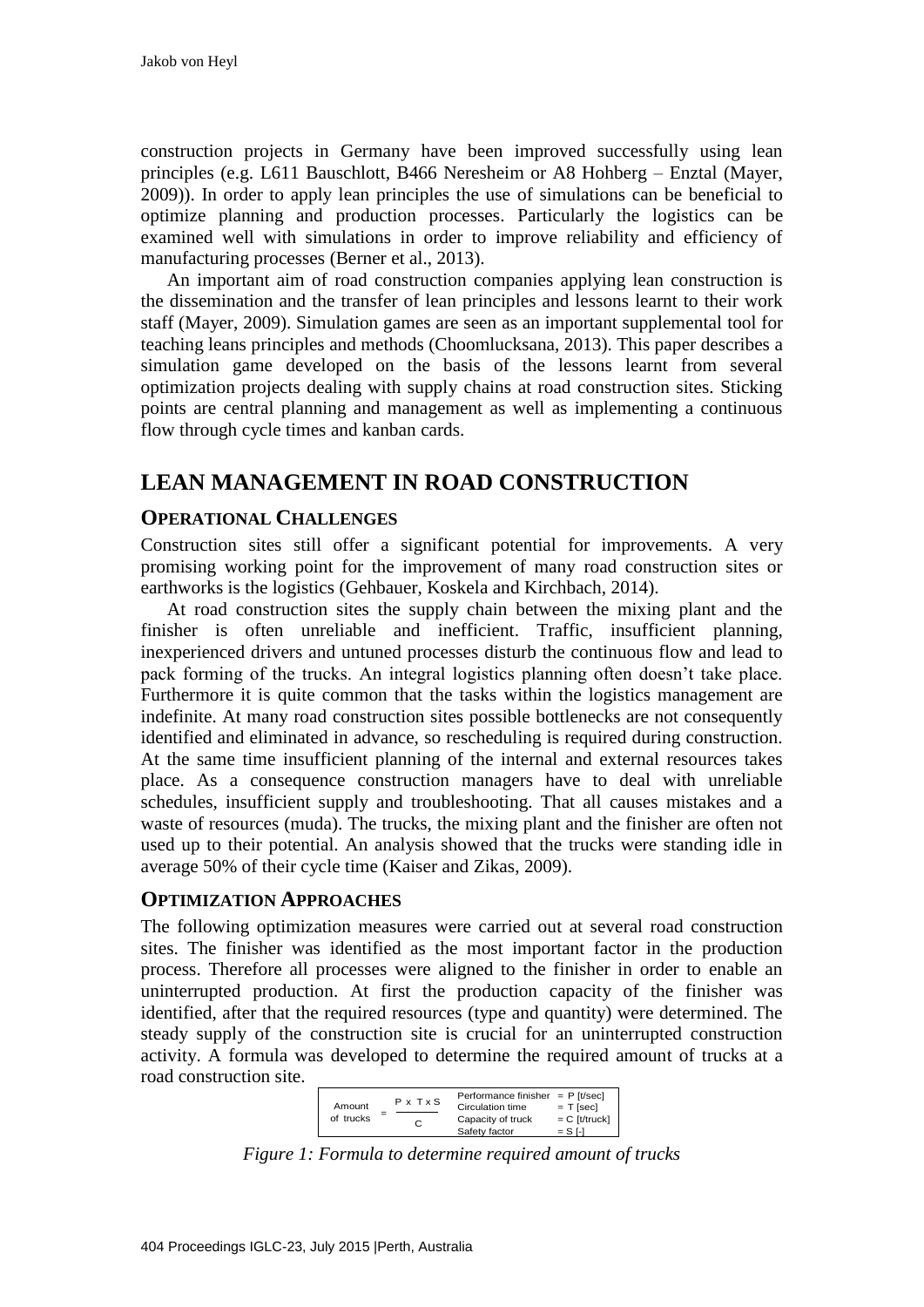The required amount is calculated based on the performance of the finisher. The capacity of the trucks and the safety factor are empirical values. The cycle time of the truck has to be determined in trials for each project. The definition of a sequence of the trucks stabilizes the supply chain. The routes of the trucks are planned and managed centrally. So are the delivery, breaking and tanking times of each truck. A cycle time was defined aligned to the capacity of the finisher. This made it possible to establish a continuous flow. Kanban cards were introduced to ensure that the truck drivers complied with the specifications (routes, times and standards). Due to the measures described above, the supply chain could be stabilized. As can be seen from the figure 2, a stable and steady supply of the finisher was realized.

A less interrupted delivery of material reduced the waiting times of the finisher and trucks and the output of the finisher went up from  $182$  t/h to  $302$  t/h. Thus an improvement of the performance by approximately 66% was realized (Kaiser and Zikas, 2009).



*Figure 2: Stable supply chain after implementing cycle time and continuous flow*

# **SIMULATION GAME**

#### **BACKGROUND ON TEACHING / SIMULATION GAMES**

Teaching Lean Construction is not trivial as abstract concepts as well as specific approaches and terms have to be taught. Therefore a professional approach is required (Pellicer and Ponz-Tienda, 2014). The probability of memorizing information increases with the number of temporal, spatial and semantic relationships that are developed between the contents. Furthermore emotions and existing knowledge have a great influence (Donovan, 2007). The most promising teaching methods encourage learners to independently practice and reflect contents. A connection with the professional and personal situation of learners can accelerate the learning process significantly (Bransford, Brown and Cocking, 2003). Consequently, action and person-oriented teaching is desirable to impart action competence. Action competence refers to the ability to deal independently with situations. Situations are characterized by the accumulation of obstacles that hamper goal fulfillment. These obstacles should be tackled while the overall solution is taken into account. The action competence can be further distinguished by hierarchy as shown in figure 3 (Ott, 2000).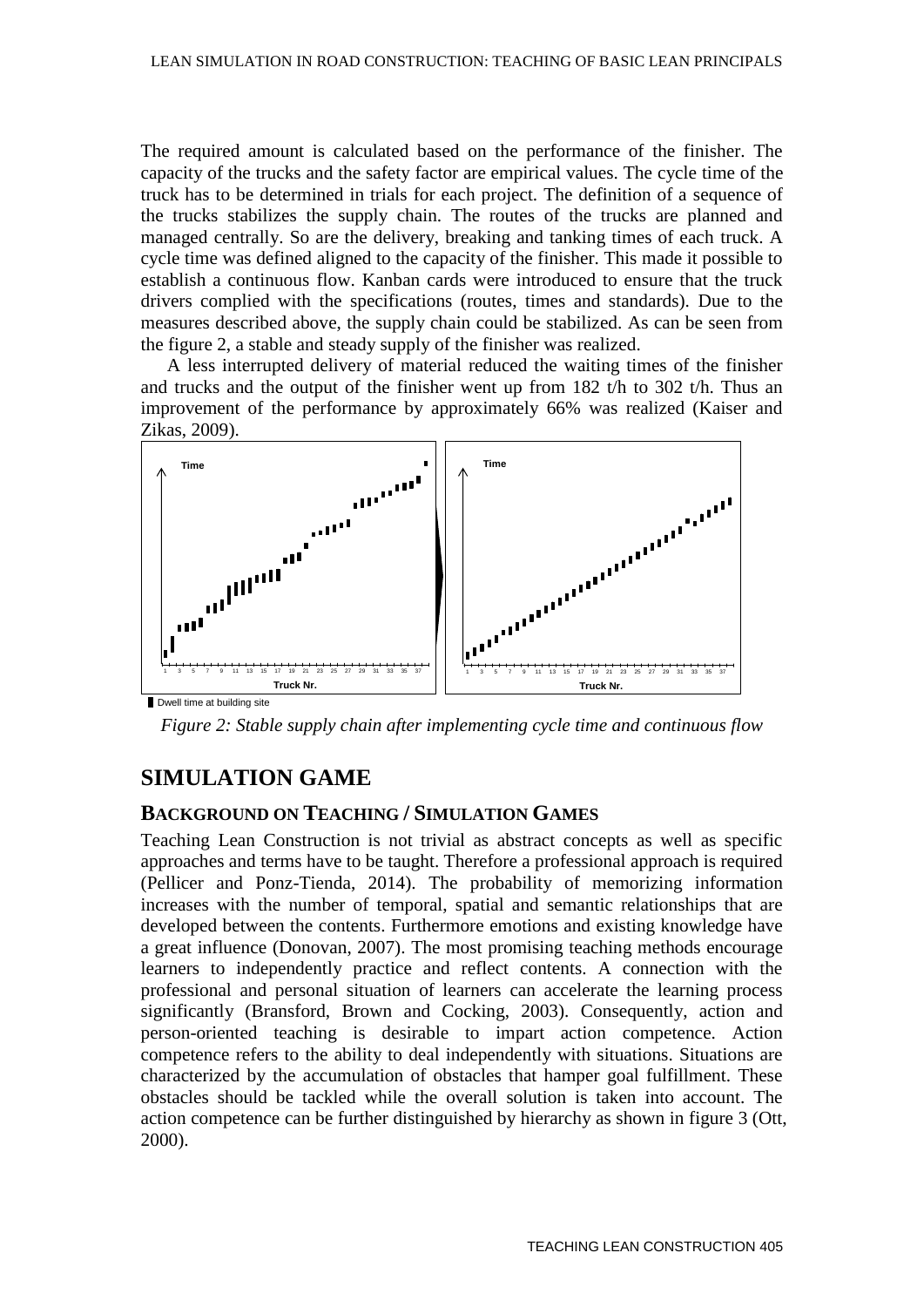

*Figure 3: Hierarchy of action competence according to Ott*

Simulation games are an appropriate method to improve action competence as they simplify a complex real world problem to its essential structure in order to teach techniques, skills and competences. Based on the game, the student is introduced to a topic or problem and is asked to independently find an approach to the problem. This promotes his autonomy and decision-making skills. The participants are involved very actively and encouraged to practice and reflect the contents taught. The simulation game in this paper addresses professionals and focuses on self-directed and autonomous learning. To teach Lean Construction using simulation games is not a new approach. Several games have already been successfully developed to impart lean principles (e.g. LEBSCO (González et al., 2015), LEAPCON (Sacks, 2007) or the Lean Hospital Game (Dukovska-Popovska, Hove-Madsen and Nielsen, 2008)).

## **ADDRESSED CHARACTERISTICS / DEPICTED CONTENTS**

As shown before the logistics are a very important factor of a road construction site a functioning supply chain contributes to more reliability and more efficiency. It is intended to simulate a traditional road construction site and its supply chain with its typical framework and challenges.

| <b>Framework</b>                                                  | <b>Challenges</b>                                                       |
|-------------------------------------------------------------------|-------------------------------------------------------------------------|
| Long supply routes                                                | Pack forming of trucks                                                  |
| Limited buffer size at mixing plant and road<br>construction site | Tendency to individual optimization instead<br>of integral optimization |
| Material requires a minimum temperature                           | Mutual obstruction of trucks                                            |
| Restricted working and driving times                              | Lack of coordination (breaks, routes etc.)                              |
| Required preparatory work and rework                              | Machine failure                                                         |
| Machinery supply and maintenance                                  | Challenges maneuvering the trucks                                       |
| Limited production capacity of finisher and<br>mixing plant       | Changing traffic density                                                |

*Table 1: Simulated Framework and Challenges of road construction sites*

Subsequently the participants have to optimize the supply chain between a mixing plant and a finisher similarly to the optimization approaches depicted above. Central planning and management is introduced in order to increase the output and to optimize the use of resources.

# **GAMEPLAY**

Like other simulation games (e.g. LEBSCO (González et al., 2015)) the game consists of two rounds. First a traditional road construction site with its typical framework and challenges is simulated. In the second round optimizations are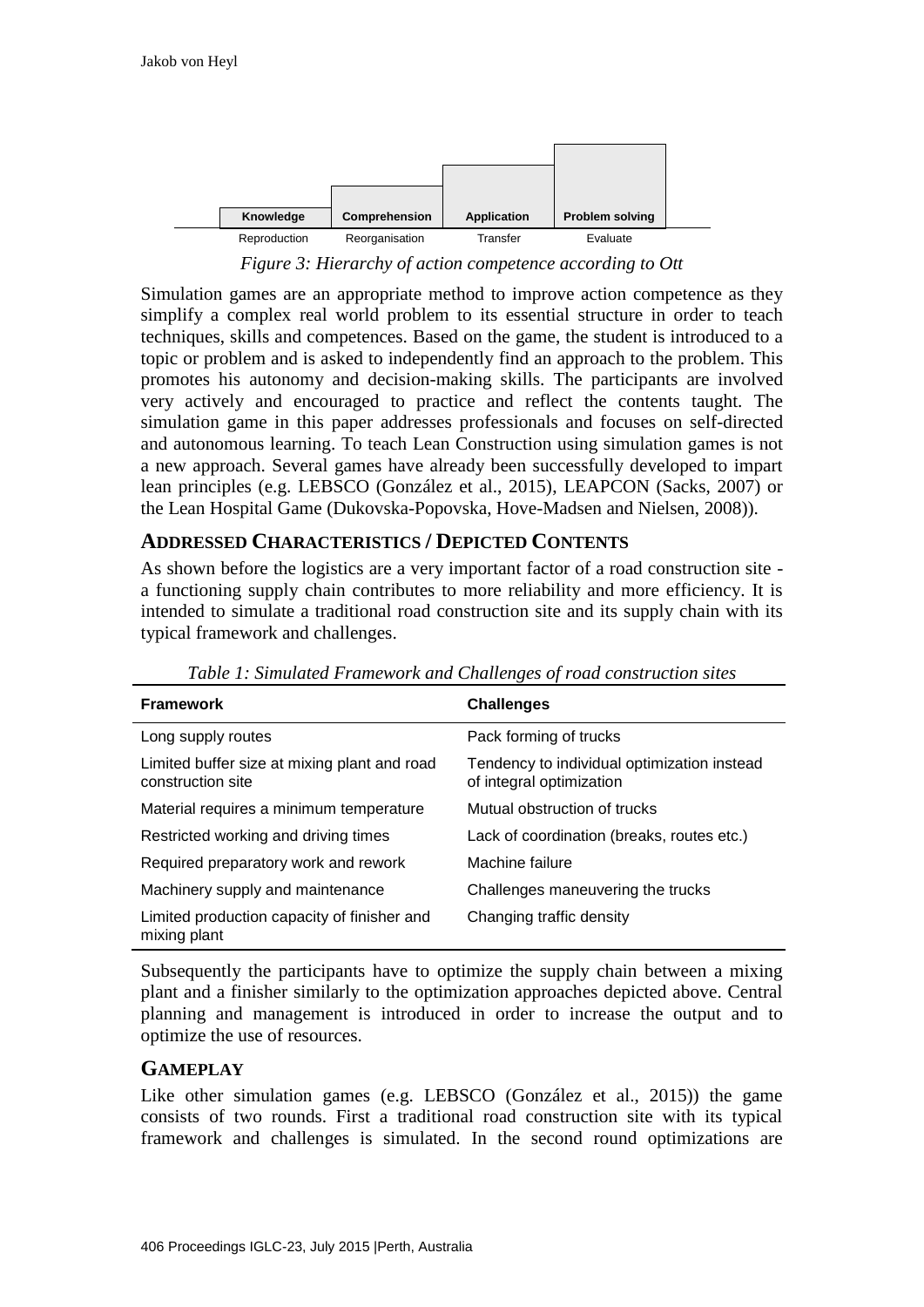introduced, with certain aspects of the game being pre-set. Thus the sequence of the game is the following:

- Step 1: Introduction and explanation of basic lean principles.
- Step 2: 1st round.
- Step 3: Analysis and discussion.
- Step 4: 2nd round.
- *Step 5: Analysis*, discussion and feedback.

Before the simulation can be carried out, the various roles of the game (e.g. truck driver, mixing plant worker, construction site worker) are assigned to the participants. Subsequently, the principles and rules of the simulation are explained. It is crucial that all participants understand their individual role and tasks. To ensure that all rules and tasks were correctly received and understood, test runs are recommended before the first round of simulation is carried out.

After completion of the first round subjective impressions are queried and discussed. KPIs are identified and the construction process gets evaluated, using provided forms. Now possible improvements are worked out in groups. The Game master complements the suggestions and proposes an optimization procedure inspired by the optimization approaches described above. Subsequently the participants calculate the required amount of trucks and implement the process improvements in order to eliminate waiting times and to optimize the use of resources. Now the second round gets carried out. Possible improvements that have been worked out at step 3 are taken into account. Reducing the amount of trucks and establishing a continuous flow with kanban cards out improves the reliability of supply. Hence the transport cycles are shorter, resources are used in a more efficient way and fewer batches are damaged. The figure 4 exemplifies the realized reduction of waiting time.

Afterwards the second round gets evaluated. Again the participants are working in groups to think of further possible improvements. Each group presents their ideas and tries to apply the learnt principles to the construction sites that they are currently dealing with. Finally the participants give their feedback on the simulation game. **Round 1:**



*Figure 4: Shorter transport cycles in round 2*

# **GAME ROLES**

The game has different roles with specific tasks and purposes as listed in the table below. Each game participant receives a role. At least 12 players are required for the different roles and tasks.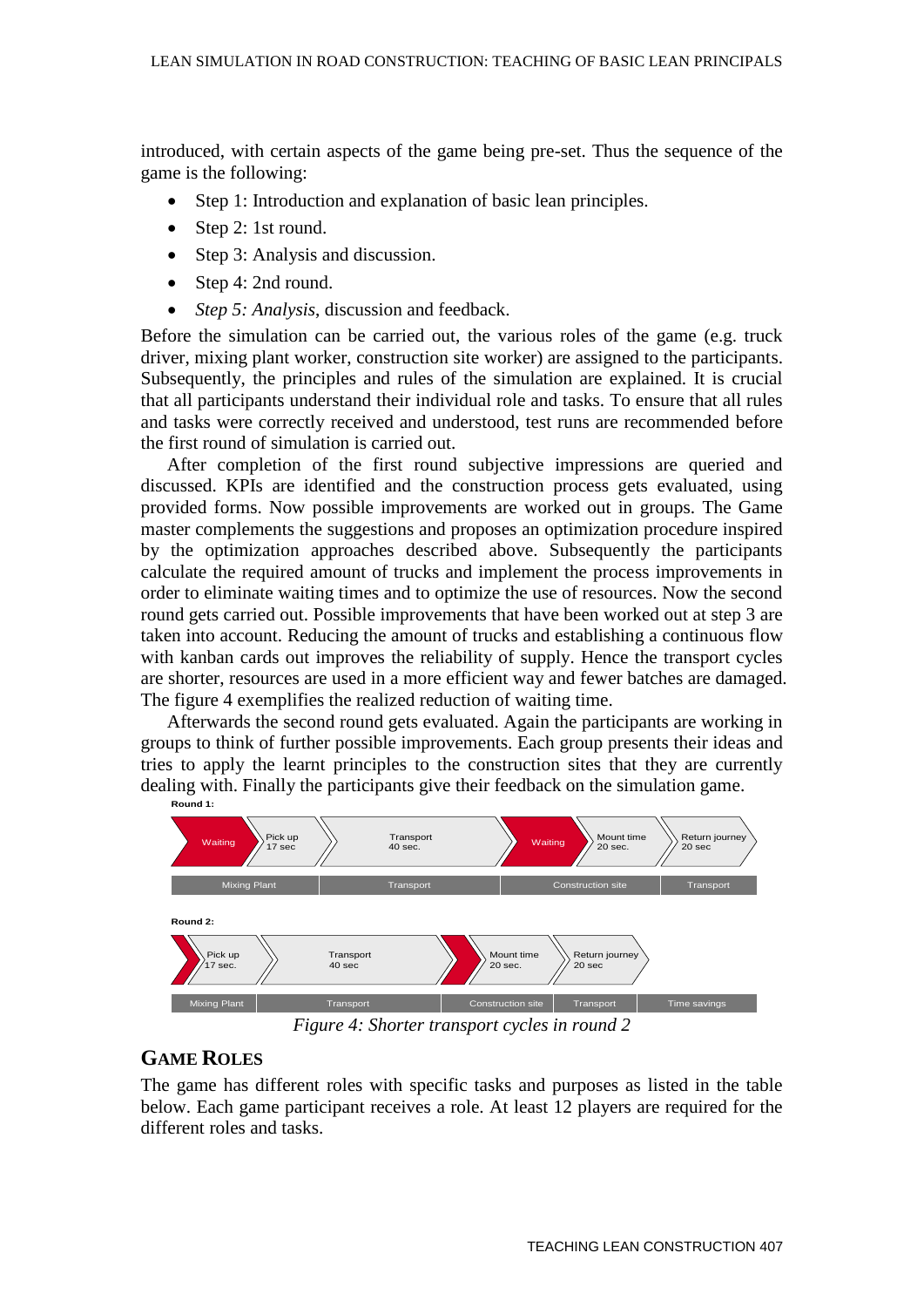|    | Pers. Task / Purpose                                                                                                                                                       |
|----|----------------------------------------------------------------------------------------------------------------------------------------------------------------------------|
| 8  | Remote control of trucks; transport and unload of asphalt batches                                                                                                          |
| 2  | Operation of marble run and silo; measuring downtimes;<br>responsible for delivery notes (log up and handing over)                                                         |
| 1  | Acceptance of asphalt batches and delivery notes; responsible for<br>asphalt paving; documentation of delivery notes; sort out defective<br>material; measuring downtimes  |
| >0 | Observing the gameplay; documentation of interesting incidents;<br>ensuring compliance with rules of the game                                                              |
| 1  | Introduction and explanation of roles, rules, gameplay and game<br>elements; ensuring compliance with rules of the game; play of<br>gameplay cards; moderation and control |
|    |                                                                                                                                                                            |

*Table 2: Game roles*

## **GAME ELEMENTS**

The following elements of the supply chain are simulated: means of transport, mixture, mixing plant, construction site with finisher, resting area and the possible routes. In addition, a central timer, stopwatches, several cards (gameplay and kanban) and form sheets are necessary.

The asphalt batches (mixture) are symbolized by 50 wood cuboids  $-$  a cuboid fits into a miniature truck. If transportation time exceeds 120 seconds the asphalt batches are considered to be too cold and therefore are declared as damaged goods. Asphalt batches are delivered with a delivery note. This note also contains information that needs to be registered by the participants.

A central timer shows the current time of the game. In addition the participants that are responsible for the mixing plant or the construction site get a stopwatch to measure downtime (muda). Eight remote-controlled and numbered miniature trucks are used as means of transport. The mixing plant is simulated with a marble run and a slide. The throughput time of the marble run symbolizes the required time for a mixing process. The slide can hold four asphalt batches and symbolizes the silos (buffer). After the marble ran through the marble run, an asphalt batch can be put on the slide. Only if the slide contains less than four batches the mixing process can be executed. The trucks pick up the batches from the slide as illustrated in the figure 6.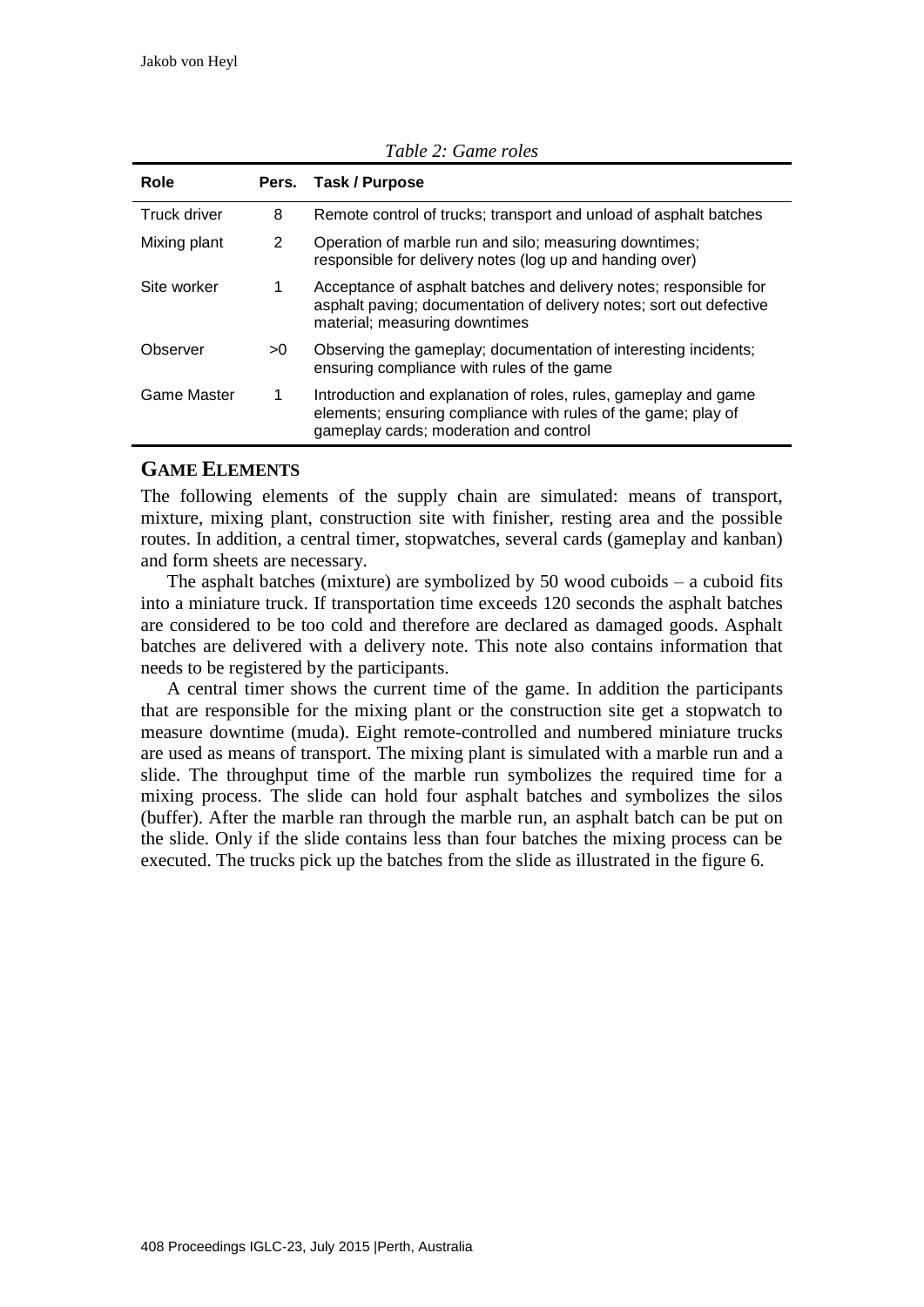

*Figure 5: Wood cuboids and delivery notes*



*Figure 6: Mixing plant*

The construction site and the finisher are symbolized by a wooden track with markings to show the construction progress. In addition, areas for the delivery notes and damaged asphalt batches as well as a delivery zone for the trucks are indicated. Once the truck arrives, the asphalt batch and the delivery note are accepted if the delivery time doesn't exceed 120 seconds. If the delivery time exceeds 120 seconds, the batch is declared as damaged good and can't be used anymore. The successive deposition of the asphalt batches on the wooden track simulates the construction process.



The participants can follow different courses, which are staked out with small gateways. The gateways have to be passed in a certain sequence. The course is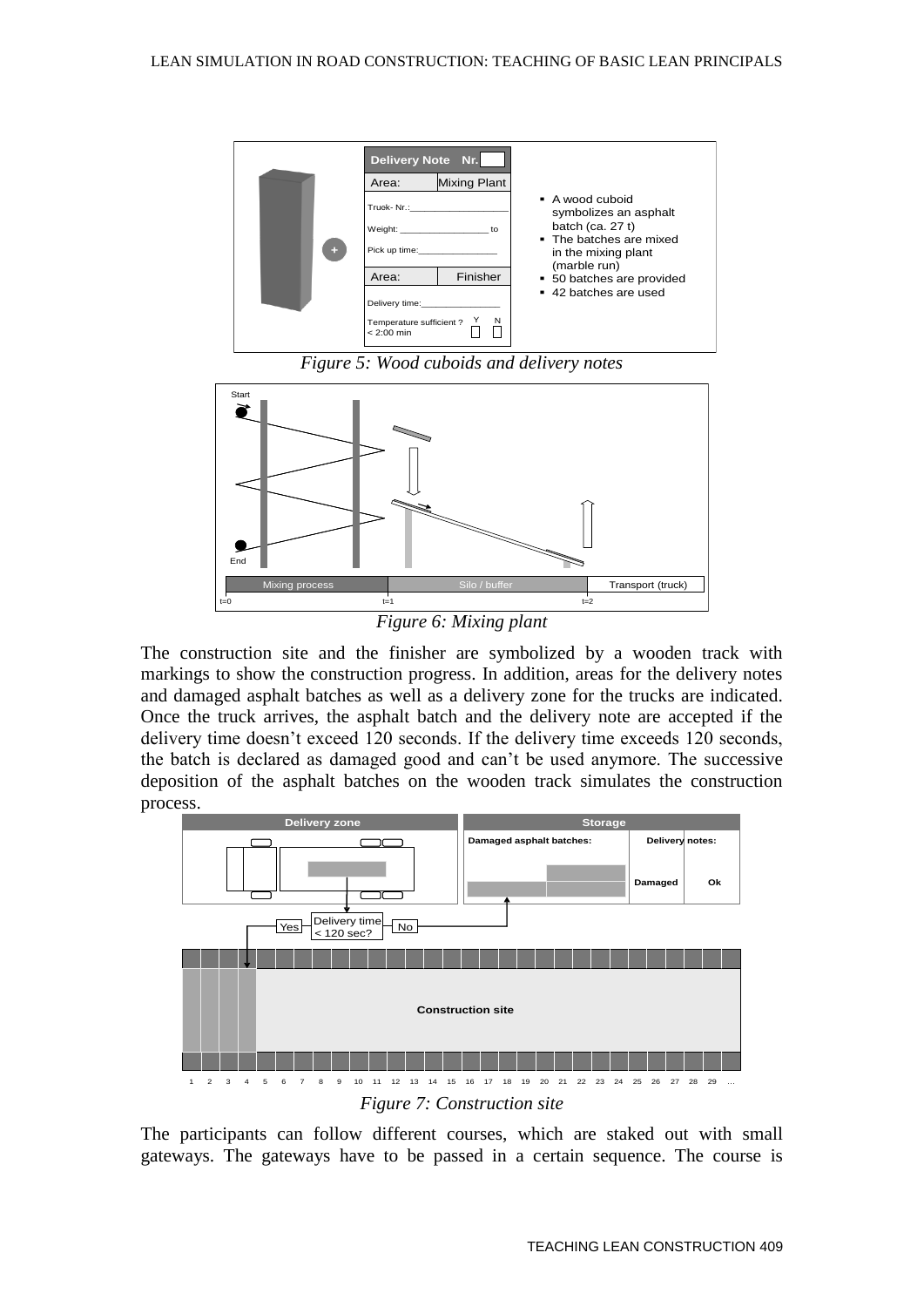divided into four routes: Three routes of different length from the mixing plant to the construction site and one from the construction site to the mixing plant.



*Figure 8: Course between the mixing plant and the construction site*

The resting and refuelling of the trucks has to be done in the resting area. Each truckdriver has to rest at least once for 90 seconds – the resting times are registered. To simulate the refuelling process a form needs to be filled out – the required time symbolizes the time spent at the gas station. During the game certain events, e.g. traffic jam or police controls are simulated (gameplay cards). At first the routes are freely selectable whereas in the second round the shortest route or an alternative route in case of traffic jams or police controls is set. Like that the positive effects of a systematic route planning and global optimization can be demonstrated.

At the beginning of the second round the required amount of trucks is calculated. The resource allocation is optimized and kanban cards are now introduced in order to define a specific rhythm for each truck.



*Figure 9: Kanban-Cards*

The times when the batch is picked up and delivered as well as the breaking and refuelling points are pre-set. In order to detect deviations the actual times of the trucks have to be registered in the kanban cards.

Very important for the learning effect is that the use of resources and important process times are documented after each round. At the end of the simulation the figures can be compared and improvements are made visible.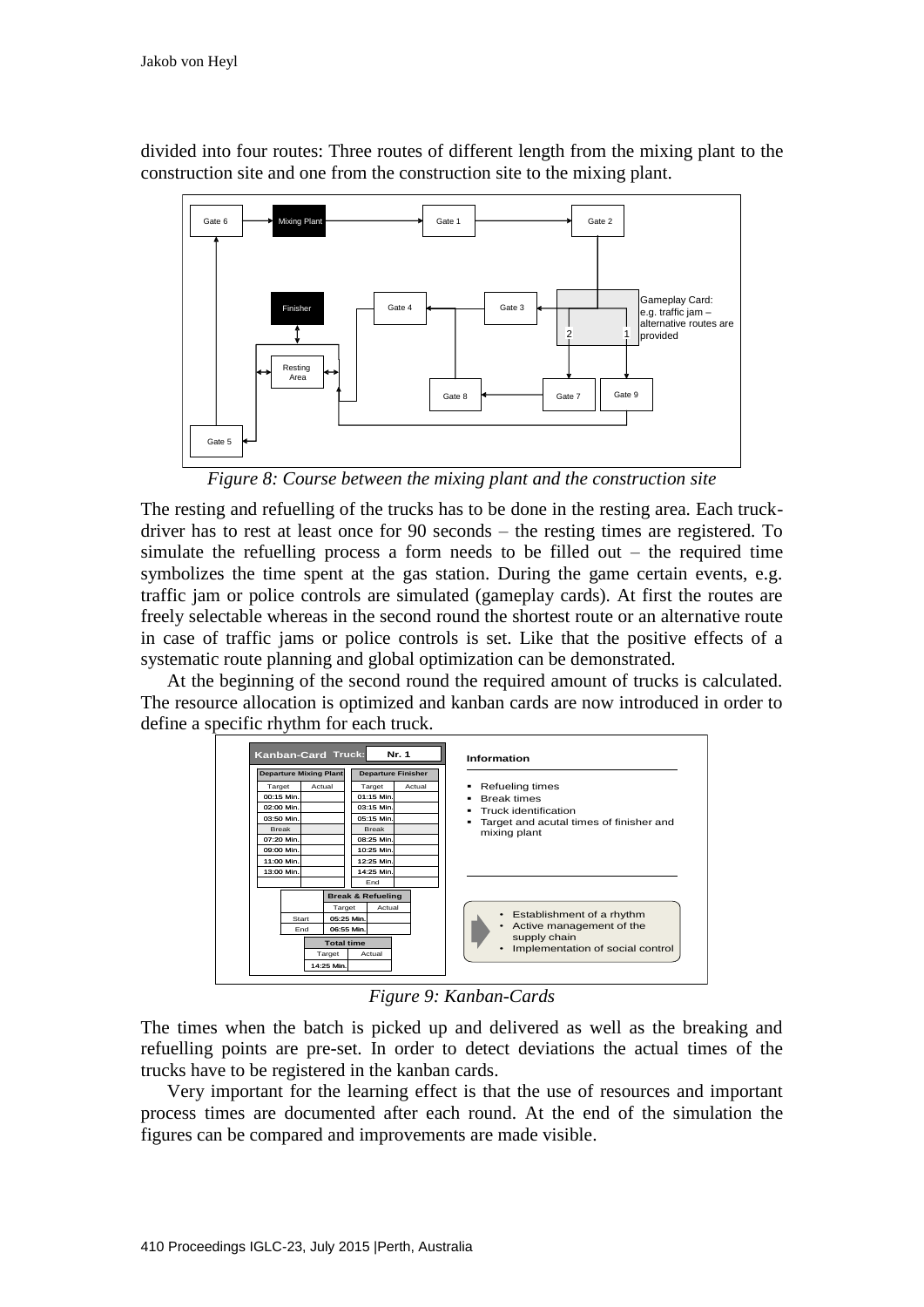#### **EVALUATION**

The game got tested in a test run with interns at a consulting company in Germany. The assessment of the participants was queried and data got collected. The test run showed that the basic framework and challenges of a road construction site were simulated successfully. The connections made with the personal situation and knowledge of the participants facilitates the learning process. It was possible to involve the participants actively with all sensory channels. The play-like character and the practical relevance of the training helped to motivate the participants. They got encouraged to give lean principles a try and to excogitate about existing processes and possible improvements. In the following table the KPIs of both rounds are compared.

| <b>KPI</b>                     | 1 <sup>st</sup> Round | $2nd$ Round   | <b>Difference</b> |
|--------------------------------|-----------------------|---------------|-------------------|
| <b>Trucks</b>                  | 8                     | 6             | $-25%$            |
| Waiting time mixing plant      | $~180$ sec            | $~1$ 60 sec   | $-66%$            |
| Waiting time construction site | 0 <sub>sec</sub>      | $\sim$ 20 sec | $+100%$           |
| Built in asphalt batches       | 30                    | 42            | $+40%$            |
| Damaged asphalt batches        | 15                    | 0             | $-100%$           |
| Scrap                          | 33,3%                 | $0\%$         | $-100%$           |

*Table 3: KPIs of the trial run*

The improvements made from the 1st to the 2nd round demonstrate the potentials of Lean Construction. The apparent improvement is expected to inspire the participants to try Lean Construction at their own construction site.

# **CONCLUSIONS**

Lean Construction is a promising approach to improve productivity in the road construction sector. Lean principles have been successfully applied to optimize the processes in companies and projects. Training is a relevant part of sustainably implementing Lean Construction. Simulation games are very suitable to impart lean principles and prove to be an important supplemental tool for teaching.

The test run of the developed simulation game was successful. The framework and challenges of a supply chain of a road construction site were successfully simulated. The participants implemented lean principles and improvements were realised. It was possible to demonstrate the positive effects of Lean Construction. The feedback of the participants in the test run was positive. Thus it is believed that the simulation game is a useful tool to improve the action competence in the field of Lean Construction. Further test runs are recommended in order to improve and fine tune the game. Once this is done it is conceivable to use the simulation game professionally.